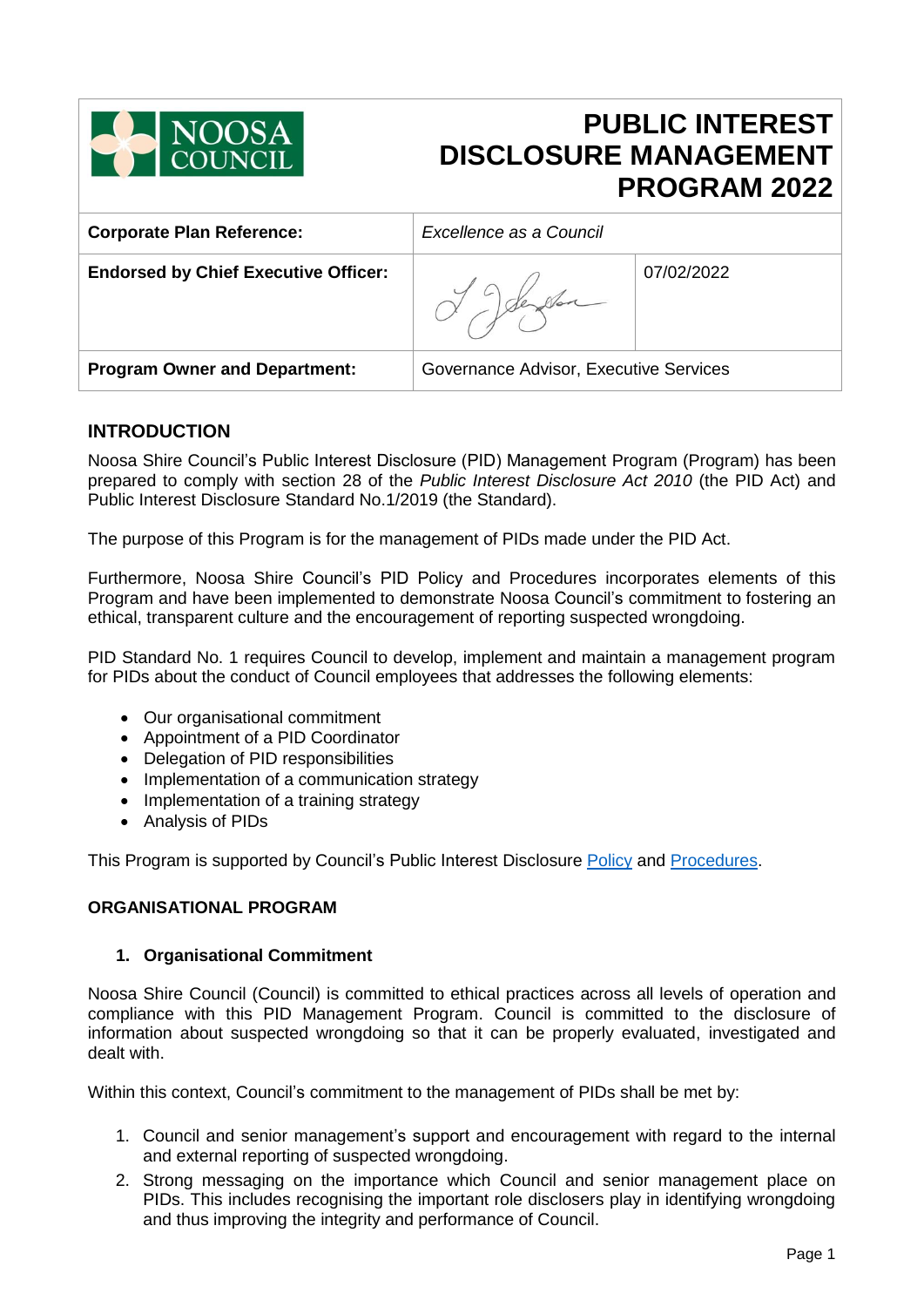- 3. The proper management of PIDs, including the protection of disclosers.
- 4. Providing a consistent and professional response to any PIDs received by Council in line with the PID Management Program, standards prescribed by the Queensland Ombudsman and in the PID Act.
- 5. Developing and implementing a training program to ensure that:
	- a. All Council officers are aware of their responsibilities with regard to making a PID;
	- b. All Council officers are aware of their responsibilities with regard to reporting corrupt conduct and other important matters adversely affecting the public interest;
	- c. All Council officers are aware of, and have access to, the support structures Council has in place for those who are affected by a PID; and,
	- d. All Council officers are aware of their responsibilities with regard to reprisals and confidentiality.
- 6. Encouraging all Council officers to be accountable for their actions and maintain the highest standards of professional conduct and ethical service.
- 7. Commitment to ensuring that sufficient resources are allocated to managing Council's PID Management Program.
- 8. Implementing improved procedures and processes following analysis of PIDs.

Furthermore, Council's Program has been prepared to respect and align with Council's commitment to a strong ethical culture and practices as outlined in Council's Code of Conduct. In particular, the Code of Conduct states that Council Officers must act ethically and maintain a high standard of integrity, accountability and transparency. This is reinforced by a legislative framework whereby the *Public Sector Ethics Act 1994* (QLD) outlines four ethical principles that guide Council and its officers' behaviours, namely one of which is integrity and impartiality.

#### **2. Appointment of a PID Coordinator**

Council has nominated the Governance Advisor as the PID Coordinator who is responsible for the management of issues related to PIDs. The Governance Advisor has:

- a) direct access to the Chief Executive Officer (CEO) in relation to PID matters,
- b) delegated authority to appropriately manage PIDs, and,
- c) access to resources to allow for the proper management of PIDs.

Furthermore, Council's Director of Executive Services, Governance Advisor and CEO all have authority via Council delegation with respect to a number of powers under the PID Act.

A member of the public or an employee of Council may make a disclosure to the PID Coordinator by way of:

Email: [governance@noosa.qld.gov.au](mailto:governance@noosa.qld.gov.au)

Phone: (07) 5329 6500

Mail: Governance Branch, Noosa Shire Council, PO Box 141, Tewantin QLD 4565

#### **3. Delegation of PID responsibilities**

The PID Coordinator is responsible for:

- Applying consistent and appropriate assessment procedures to determine which complaints meet the requirements of the PID Act for treatment as a PID;
- Monitoring the investigation and resolution of PIDs;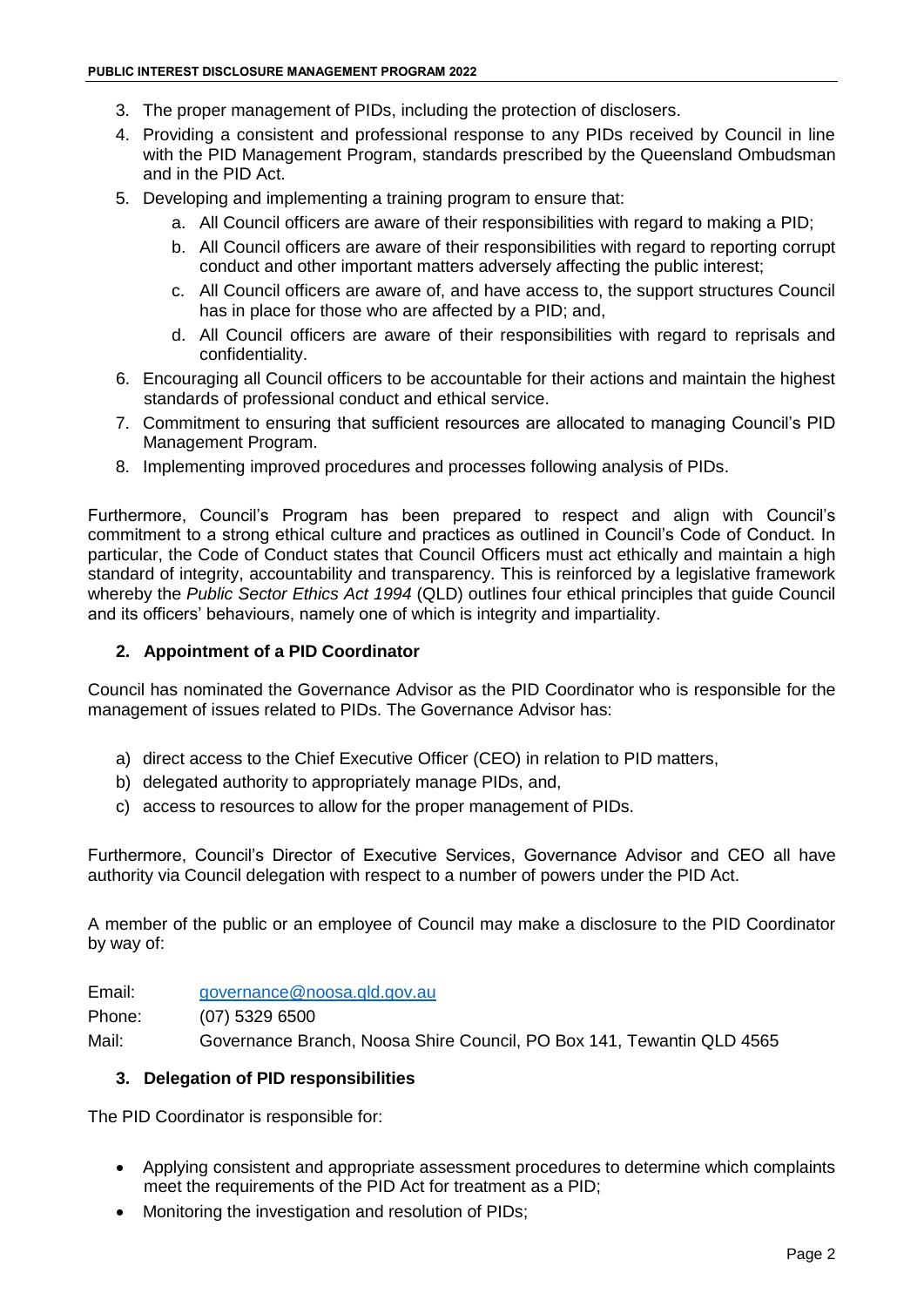- Managing and coordinating the support and protection offered to disclosers;
- Collecting, reporting and reviewing data about PIDs received;
- Providing clear guidance to staff about how to make a PID;
- Reporting PID information to the Queensland Ombudsman, as required;
- Coordinating or providing staff training regarding PID reporting and PID management;
- Ensuring that Council's PID Policy and PID Procedures are regularly reviewed in accordance with the recommendations provided by the Queensland Ombudsman; and,
- Reporting of PIDs to Council's Audit and Risk Committee annually on:
	- o Issues arising from PIDs received during the period; and,
	- o Effectiveness of Council's PID Policy and Procedures.

*Note: Any identified issues arising from identification, evaluation and monitoring of a PID are referred and considered as part of Council's audit program.*

#### **4. Implementation of a communication strategy**

Council recognises that the success of this Program is highly dependent on employee awareness coupled with Council's PID Policy and Procedures.

As such, Council's communication strategy involves the following:

- Promotion of Council's PID Policy and Procedures via Council's website, Intranet, Factsheets, flowcharts, communication and various Leadership and Management meetings;
- Introducing the PID Policy and PID Procedures to new employees as part of Council's Induction Program and within the *Employee Code of Conduct*;
- Ensuring that Council's PID Policy and Procedures are incorporated into Council's PID Training Strategy;
- Reports and messaging to Council's Executive and leadership teams, and other relevant officers;
- Key messages from the Ombudsman circulated to staff as part of information awareness;

#### **5. Implementation of a training strategy**

Council recognises the importance of developing and providing training to staff on PID issues and ensuring that regular training opportunities are provided.

As part of our regular training in ethical behaviour, employees will be educated on the elements of the PID act, in particular:

- How to identify wrongdoing:
- How to make a PID;
- The support and protection afforded to the discloser; and,
- How PIDs are managed by Council.

Council's training strategy involves the following:

 All new employees are introduced to PID awareness as part of Council's induction program and within the *Employee Code of Conduct*;